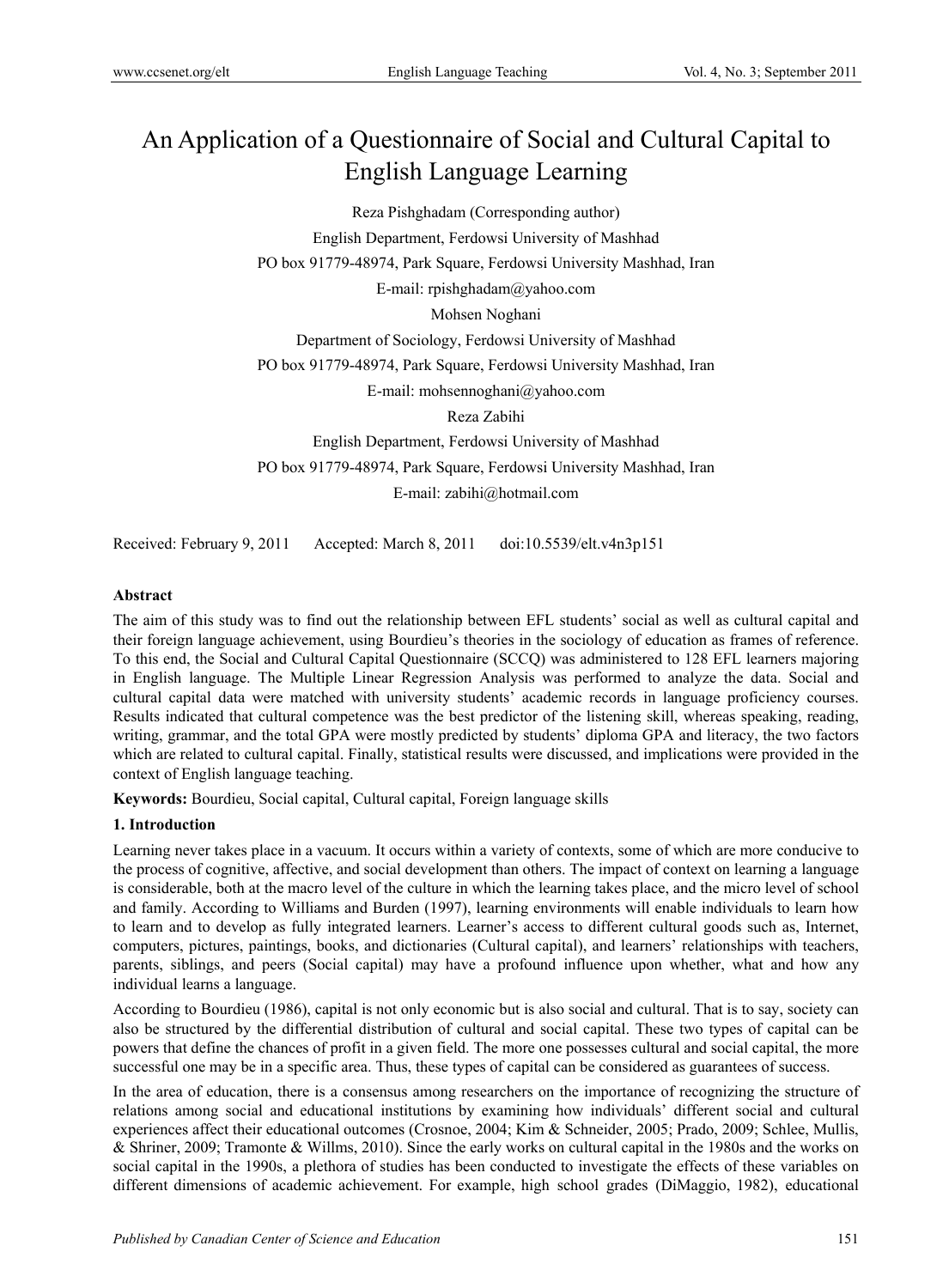attainment (De Graaf, De Graaf, & Kraaykamp, 2000; Merenluoto, 2009; Nakhaie & Curtis, 1998; Sandefur, Meier, & Hernandez, 1999), students' math scores (Bassani, 2006), student persistence (Wells, 2008), and educational achievement (Eng, 2009; Israel, Beaulieu, & Hartless, 2001) have been found to be positively influenced by either social or cultural capital.

In the realm of language learning, Bourdieu's ideas mostly have been used to manifest the nexus between power and language (Kumaravadivelu, 2006; Norton & Toohey, 2002). Bourdieu, Passeron, and Martin (1996) draw heavily on the relevance of social and cultural capital to language by claiming that the educational system tends to reinforce the social inequalities inherent in society by failing to consider the different amounts of cultural and linguistic competence possessed by different learners with different social class backgrounds. Therefore, Bourdieu (1977) adds an element of power to language competence, and maintains that language competence cannot be understood apart from social class. Grant and Wong (2008) make reference to Bourdieu's 'right to speak', and argue that it is important to pay attention to the differential treatments that language learners receive with respect to race, ethnicity, and social class (pp. 171-173). For example, as Bernstein (1996) argued, so many working-class children were failing in the British educational system because they grew up learning a restricted code which was not used at school, while middle-class children acquired the elaborated code which was used mostly in education. That is to say that, access to the elaborated code can give more power to the middle-class children, making them more successful in education. This is in line with Kumaravadivelu's claim (2006) that language can be used as an instrument of communication and control, and coercion as well as constraint.

Although the importance of Bourdieu's ideas in language learning have been highlighted by many authors (e.g., Clemente, 2007; Lin, 1999; Pennycook, 2001), no research has been conducted to date to operationalise social and cultural capital in the realm of sociology or Second/Foreign Language Learning (ESL/EFL). Therefore, we have attempted to examine the relationship between social as well as cultural capital and foreign language learning, making use of a previously-designed-and-validated social and cultural capital questionnaire, to shed more light on the use of the instrument in the second language learning research.

## **2. Theoretical framework**

In the following paragraphs, we will review very briefly the notions related to cultural and social capital as well as empirical findings pertaining to these issues and their applications both in general education and language learning.

#### *2.1 Cultural and social capital in education*

Bourdieu (1986) maintains that cultural capital exists in three forms, namely, embodied state (long-lasting dispositions of body and mind), objectified state (cultural goods such as pictures, paintings, books, monuments, instruments, writings, machines, dictionaries, etc.), and institutionalized state (academic qualifications and degrees). He also defines social capital as "the aggregate of the actual or potential resources which are linked to possession of a durable network of more or less institutionalized relationships of mutual acquaintance and recognition." These relationships can exist in material and symbolic exchanges which might offer each of its members the "backing of the collectively-owned capital" (p. 248). Social capital might include: number of close friends, presence of two parents at home, number of siblings, extracurricular activities, church attendance, parent knowledge of children's friends, parents` employment, parent monitoring and involvement in education, etc.

Bourdieu (1993) proposed the ideas of cultural and social capital to break with the presupposition inherent in the commonsense view, which considers academic success and failure as an effect of natural aptitudes. According to him, mental abilities alone are not responsible for academic achievement; the types of capital learners bring to education can contribute to their academic achievement. Different social classes possess different amount of social and cultural capital. Those learners who possess more cultural goods and have access to more social network of friends and institutions can guarantee more success in education. Therefore, it is fair to say that children of families with more social and cultural capital are more successful in education, which might be "reproduced" in the successive generations of the children. Of course, this "reproduction" can lead to the transmission of social inequality in society, hindering the educational and life chances of poor families` children. There is a large body of empirical evidence suggesting links between cultural as well as social capital and different dimensions of academic success such as: educational achievement (Bassani, 2006; Crosnoe, 2004; DiMaggio, 1982; Eng, 2009; Israel & Beaulieu, 2004; Israel, Beaulieu, & Hartless, 2001), educational attainment (De Graaf, De Graaf, & Kraaykamp, 2000; Merenluoto, 2009; Nakhaie & Curtis, 1998; Sandefur, Meier, & Hernandez, 1999), and student persistence (Kim & Schneider, 2005; Wells, 2008). All of these studies espouse the idea that social and cultural capital are of paramount importance in education and worthy of consideration by researchers and practitioners.

#### *2.2 Cultural and social capital in language learning*

As it was already mentioned, the idea of the relationship between "power and capital" has been highlighted in Bourdieu's works (1986; 1993). In the field of language learning, his ideas have been employed to show the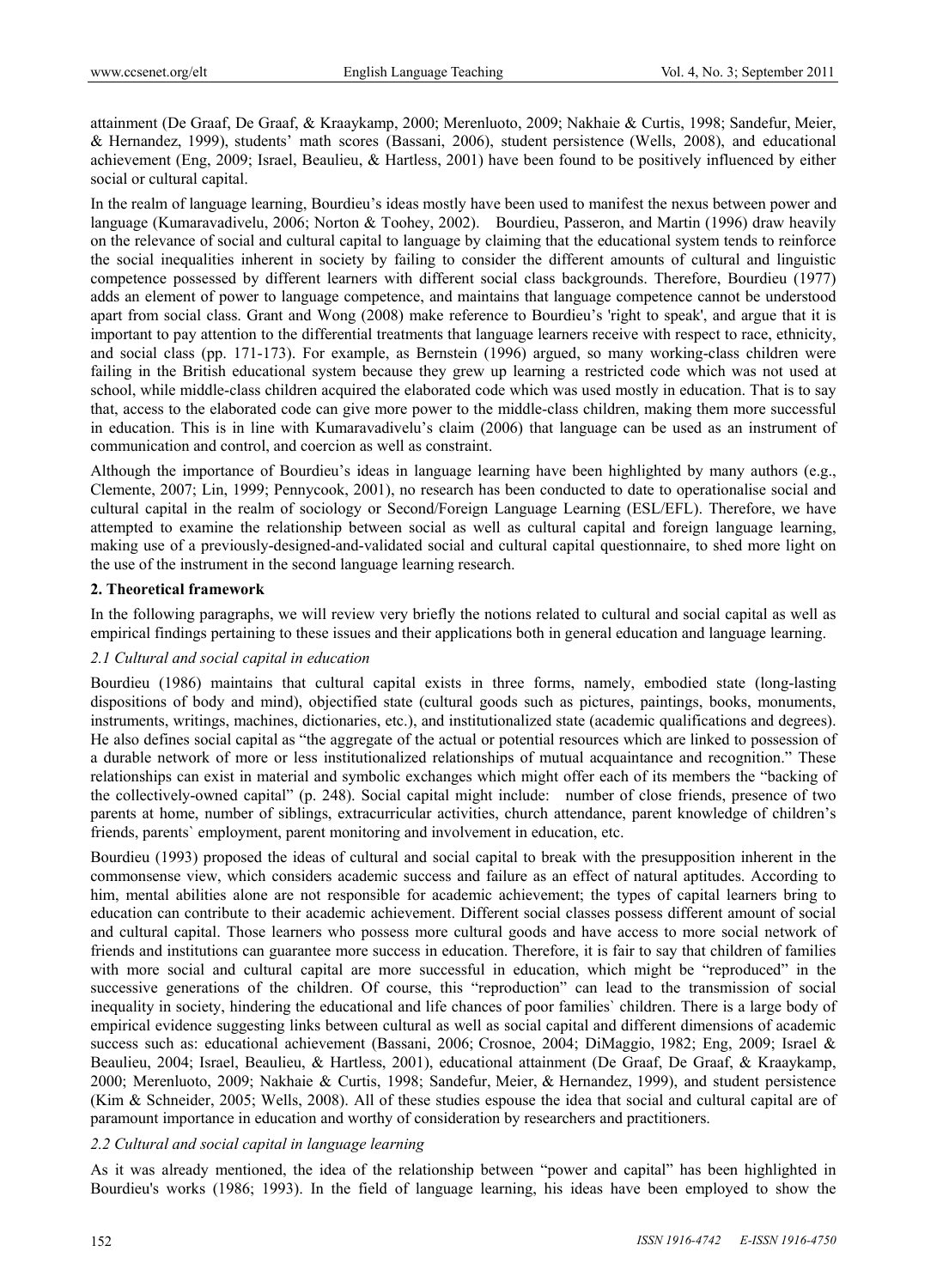relationship between power, language, identity, cultural and social capital (Kumaravadivelu, 2006). As Pennycook (2001, p. 120) points out, "a major task for critical applied linguistics is to find ways to meet the challenge of working across multiple levels, of looking at contextual issues of second language acquisition, while accounting for layers of institutional influence and relations of ethnicity, gender, or social class." In the same vein, Ricento (2005) has correctly pointed out that educational institutions play a critical role in production and reproduction of social identities and unequal relations of power in society.

One important issue which has been examined by researchers in the field of language learning is the relationship between social class, success and different capitals learners possess. For example, Clemente (2007) explains how ESL students show differing degrees of eagerness to learn English (linguistic capital) with respect to the amount of cultural capital they possess. She observed that while middle-class students consistently participated in and paid attention to classroom activities, working-class students did not seem to regard the English language to be that much necessary for their career, and consequently, they did not share a strong sense of accomplishment as middle-class students did.

Moreover, as Pavlenko (2002, p. 281) states, "The social context is directly involved in setting positive or negative conditions for L2 learning." This is in line with Bourdieu's (1986) *reproductive* standpoint by which he maintains that social inequalities among social classes are reproduced in the context of education. Lin (1999), however, elaborates on the importance of sociocultural and economic "situatedness" (p. 411), and maintains that different kinds of creative, discursive agency are needed on the part of ESL teachers for each particular classroom situation in order to *transform*, rather than reproduce, ESL learners' social worlds into more cooperative and attentive environments.

## *2.3 Purpose of the present study*

As noted earlier, much research has been conducted on the relationship between social capital and academic achievement (e.g., Eng, 2009; Israel & Beaulieu, 2004; Israel, Beaulieu, & Hartless, 2001) and on the association between cultural capital and academic achievement (e.g., De Graaf, De Graaf, & Kraaykamp, 2000; DiMaggio, 1982; Merenluoto, 2009). Moreover, research in the field of language learning has focused mostly on social inequality, cultural identity, social class, and language and power relationship (e.g., Pennycook, 2001; Ricento, 2005). Due to the importance of social and cultural capital concepts in language learning, this study intends to apply the social and cultural capital questionnaire to the language learning context in Iran. With that in mind, this study investigates two research questions:

Q 1: What are the best predictors of cultural capital in foreign language learning?

Q 2: What are the best predictors of social capital in foreign language learning?

#### **3. Method**

#### *3.1 Participants*

A sample of 128 people participated in this study, comprised of 86 females and 42 males between the ages of 19 and 33 ( $M = 21.7$ ,  $SD = 2.02$ ). All of the participants were university students attending three universities in Iran, majoring in English Literature (54), English Teaching (48), and English Translation (25). They were all in their second year and passed their language proficiency courses including: Listening, Speaking, Reading, Writing, and Grammar.

#### *3.2 Instrumentation*

# 3.2.1 The Social and Cultural Capital Questionnaire (SCCQ)

Developed by Pishghadam, Noghani, and Zabihi (In press), the questionnaire was designed to measure students' social and cultural capital. It comprises 42 items measuring five subscales, namely, social competence, social solidarity, literacy, cultural competence, and extraversion that are scored on a 5-points Likert-scale. For the scoring of the Social and Cultural Capital Questionnaire we simply assign values 1, 2, 3, 4, and 5 to options strongly disagree, disagree, undecided, agree, and strongly agree, respectively. The reliability estimates for the five underlying factors of SCCQ are as follows: social competence,  $r = .89$ ; social solidarity,  $r = .75$ ; literacy,  $r = .68$ ; cultural competence, r  $= .65$ ; extraversion,  $r = .51$ . The reliability of the whole items is 0.88.

#### *3.3 Procedures*

The questionnaire comprises 42 items which are measured with the use of two subscales: Social capital and Cultural capital. The items are scored according to the five-points Likert-scale ranging from (1) "strongly disagree" to (5) "strongly agree". Besides, students' were asked to provide answers to questions regarding family income, parents' educational level, and their diploma grade point average (GPA). The questionnaire was distributed among 128 EFL students from three universities of Mashhad in Iran. The questionnaire was administered to them and they were asked to fill out the questionnaire. To meet the aim of the study, in addition to the data gathered through this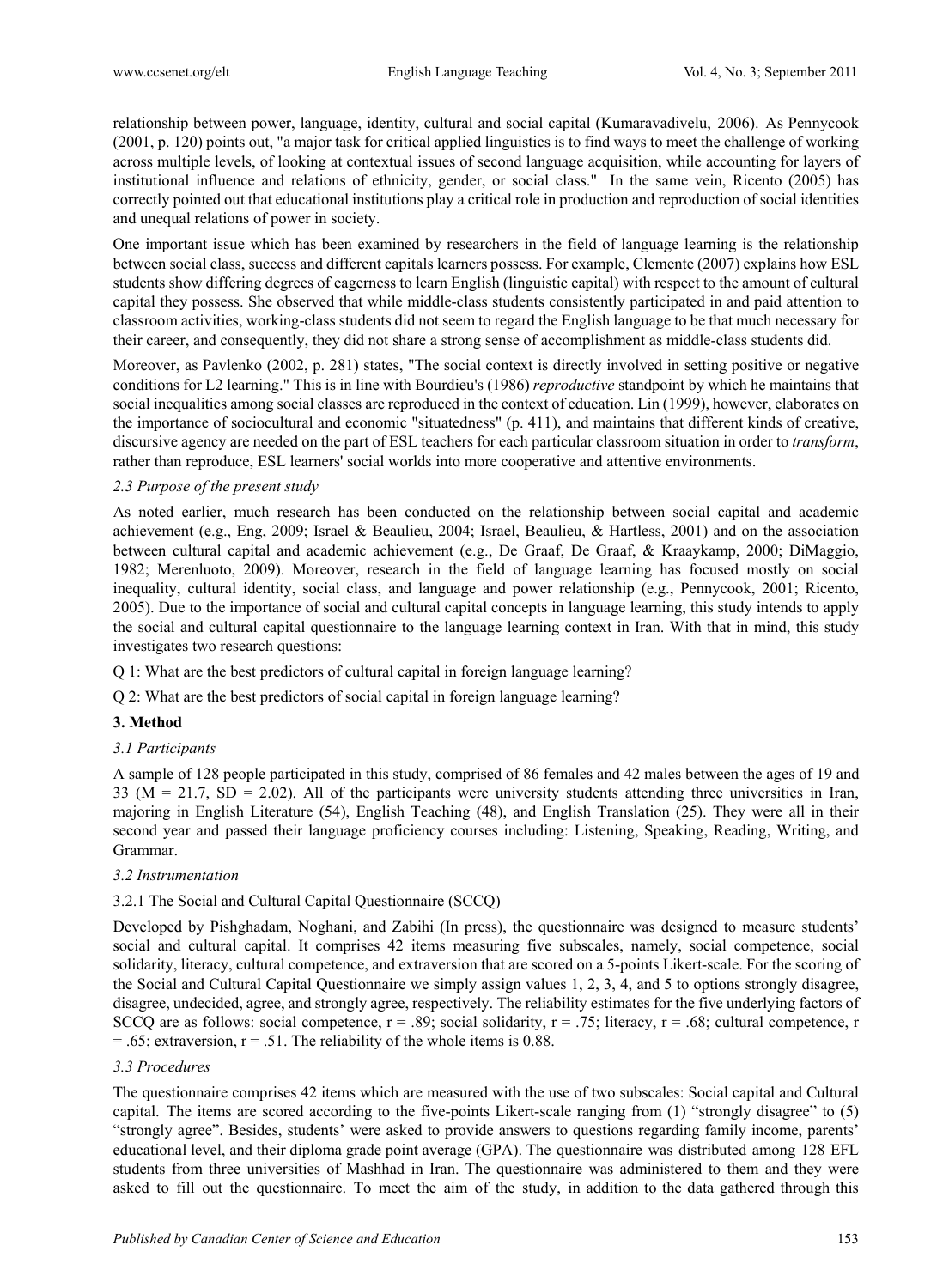questionnaire, the participants' scores in their language proficiency courses including: Listening, Speaking, Reading, Writing, Grammar, and the grade point average (GPA) pertaining to these courses were obtained.

Having administered the questionnaire to EFL students, the researchers processed the data with SPSS 16 program. Social and cultural capital data were matched with the students' academic records in language proficiency courses, at university at the end of second year. We used the Multiple Regression Analysis with a Stepwise Method to detect the best predictors in foreign language achievement in terms of social and cultural capital scores.

# **4. Results**

A Multiple Regression Analysis was conducted to examine to what extent social capital, cultural capital, parents' education level, family income, and diploma GPA predict six dimensions of foreign language achievement, namely, listening, speaking, reading, writing, grammar, and second-year university grade point average (GPA).

Table 1 presents the results for language proficiency course grades being regressed on the variables of interest in this study. The results reveal which variables are important in predicting foreign language achievement.

As may be seen in Table 1, the listening skill explained 13% of the total variance,  $(R^2 = .13, p < .05)$  using a combination of cultural competence and social solidarity. Having high levels of cultural competence and social solidarity was the best predictor of high scores in the listening skill.

The speaking skill had 21% of the total variance,  $(R^2 = .21, p < .05)$  using a combination of literacy, diploma GPA, and cultural competence. Having high levels of literacy, diploma GPA, and cultural competence was the best predictor of high scores in the speaking skill.

The reading skill had 15% of the total variance,  $(R^2 = .15, p < .05)$  with the diploma GPA and literacy as the only variables which entered the regression model. Having high levels of diploma GPA and literacy was the best predictor of high scores in the reading skill.

The writing skill accounted for 22% of the total variance,  $(R^2 = .22, p < .05)$  using a combination of diploma GPA and literacy. High levels of diploma GPA and literacy were the best predictors of high scores in the writing skill.

The grammar dimension of the English language achievement had 31% of the total variance,  $(R^2 = .31, p < .05)$  with diploma GPA and literacy as the only variables which entered the regression model. Having high levels of diploma GPA and literacy was the best predictor of high scores in the grammar course.

Finally, The GPA for language proficiency course grades had 41% of the total variance,  $(R^2 = .41, p < .05)$  using a combination of diploma GPA and literacy. High levels of diploma GPA and literacy were the best predictors of high scores in the total GPA.

## **5. Discussion**

As mentioned earlier, there is a high association between social and cultural capital and academic achievement. It means that those who have more access to these two types of capital are more successful in educational attainment (De Graaf, De Graaf, & Kraaykamp, 2000; Kim & Schneider, 2005; Prado, 2009). With that in mind, we have attempted to examine the relationship between social and cultural capital and foreign language learning in order that we might widen and enrich our understanding of this relationship and also shed more light on the nature of foreign language learning.

Our results suggest that cultural competence is the best predictor of the listening and speaking skills. This means that those who attend music classes, theatres, and concerts more frequently are more successful in the listening and speaking skills. All of these cultural recourses and activities are generally in association with oral aspect of language and, thus, they set the scene for learning the listening and speaking skills. This finding is similar to that obtained by Nino (2010) who concluded that music improved foreign language learners' oral performance. Moreover, social solidarity was another factor in predicting listening in a foreign language. That is, those who establish more strong ties with other people in the society are more successful in the listening skill. This finding is in line with Sociocultural Theory which views social interaction as facilitative of acquisition and the site where acquisition takes place (Ellis & Fotos, 1999, p. 246).

On the other hand, Speaking, Reading, Writing, Grammar, and the total GPA are mostly predicted by students' diploma GPA and literacy. As we have already mentioned, academic qualifications and degrees constitute a subscale of cultural capital under the rubric *institutionalized* cultural capital. Unlike other measures of cultural capital which are largely being provided by family, this type of cultural capital is mostly under the influence of the school setting. Therefore, the prediction of these four dimensions of foreign language achievement (speaking, reading, writing, and grammar) by students' diploma GPA may be due to the predominant role of the educational system in providing schools and universities with the necessary educational capital which helps students speak, read and write efficiently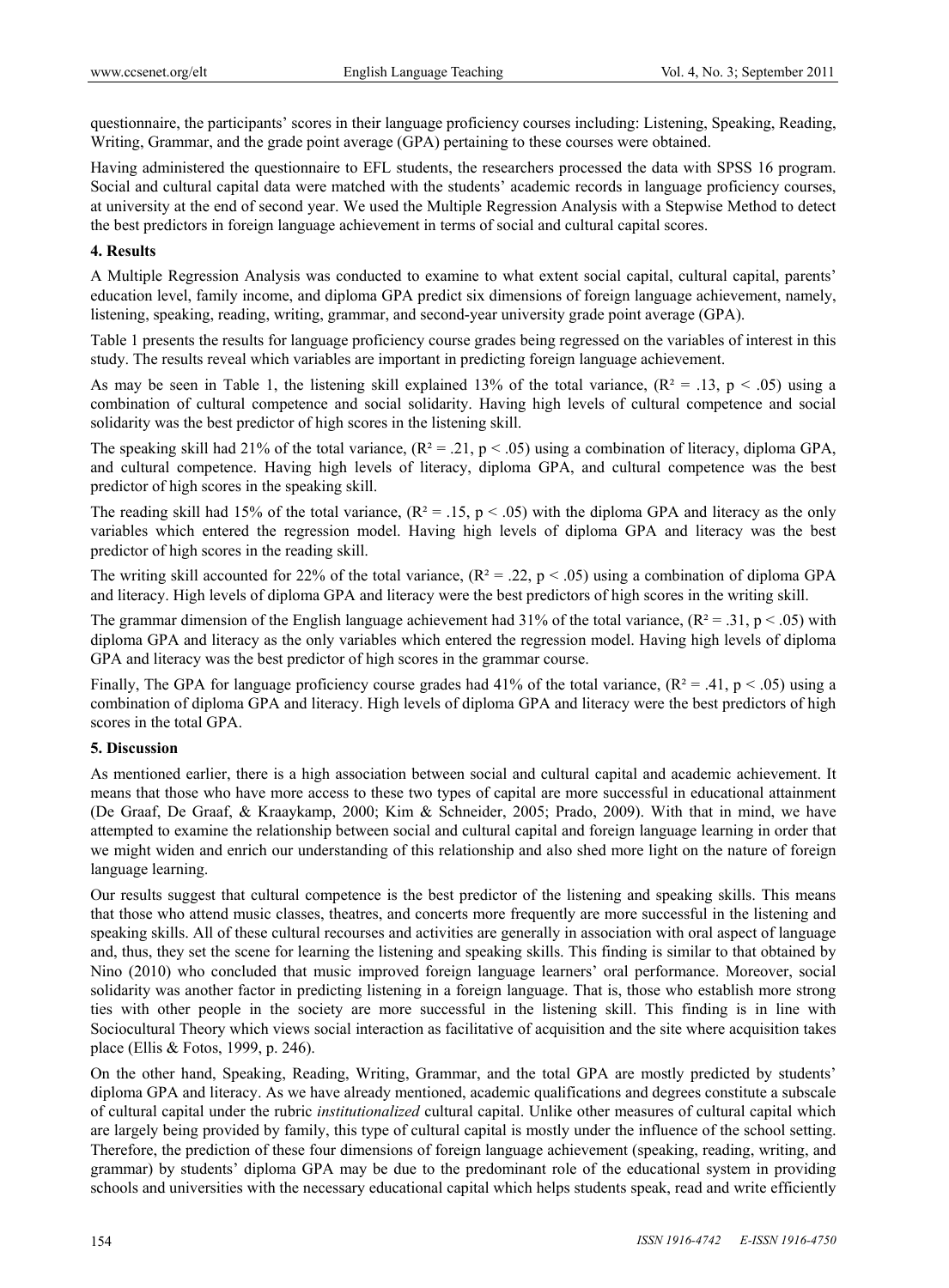and grammatically. This finding is quite in line with Bourdieu's emphasis on the important role of school as the second source of providing and appropriating cultural capital (Bourdieu & Johnson, 1993).

Likewise, literacy was found to be a highly significant factor in explaining foreign language achievement. Literacy is regarded as a social practice (McKay & Hornberger, 1996, p. 438) and it is not only achieved by individuals, but also it can be obtained in schools, in families (family literacy), in the workplace, etc. (Kern, 2000, p. 24). This finding supports Linguistic Coding Differences Hypothesis in which Sparks and Ganschow (1999) claim that one's capacity to learn L2 is related to L1 learning skills. According to this hypothesis, L2 learning difficulties stem in part from L1 literacy skills difficulties. Therefore, it is right to conclude that teachers should go beyond L2 language learning classrooms, entering into the realm of L1 literacy skills to solve the learners' language learning problems.

In the discussions of language learning failures, the focus of attention is mostly directed at the academic environments. As a result, every effort is made to promote the curriculum, course requirements, measurement procedures, as well as to hire more qualified language teachers and to expand funding. Our results suggest, however, that another factor that has a significant effect on students' achievement of the English language is what happens in the home environment, with family as the first provider of cultural resources. The same conclusion can be better drawn from the words of Jager and Holm (2007, p. 723) who consider the home environment as a "learning lab". What we need to do is to design a set of strategies for creating a richer and more nurturing environment in the home. Nurturing practices such as reading to children in English, watching English cartoons or movies, and holding discussions with them on how they can best handle another language may be useful. Such activities, however, require that parents themselves have at least a general know-how of the English language.

In the context of English language teaching profession, our results continue to demonstrate the important role that English language teachers play in nurturing EFL students. English teachers are expected to be familiar with the cultural goods and resources such as different books and dictionaries, multi-purpose audio and visual softwares, striving hard to enhance the cultural capital of their own learners. To this end, however, they themselves should try to improve their own cultural capital first. It seems to be natural that an English teacher with a low level of cultural capital and the one who has little knowledge about the best cultural resources necessary for learning English may not satisfy the students' needs, and so he will be of little help to them.

These results are expected to be more investigated by other researchers. Therefore, we recommend that SLA research go deep into these sociological variables. A replication of this study with a large sample in another context can help us to have a solid understanding of the relationship between social and cultural capital and foreign language achievement.

In the end, researchers are recommended to examine objectively the relationship between social and cultural capital and other related variables such as: literacy, motivation, social division, or identity formation. These variables seem to be highly related to social and cultural factors. Finding any association between these variables and social and cultural capital helps us have a better understanding of the role of these socio-cultural factors in second language learning research.

# **References**

Bassani, C. (2006). A test of social capital theory outside of the American context: Family and school social capital and youths' math scores in Canada, Japan, and the United States. *International Journal of Educational Research, 45*(6), 380-403. doi:10.1016/j.ijer.2007.03.001, http://dx.doi.org/10.1016/j.ijer.2007.03.001

Bernstein, B. (1996). *Pedagogy, symbolic control, and identity: Theory, research, critique*. London: Taylor and Francis.

Bourdieu, P. (1977). The economics of linguistic exchanges. *Social Science Information*, *16*, 645-668. doi:10.1177/053901847701600601, http://dx.doi.org/10.1177/053901847701600601

Bourdieu, P. (1986). The forms of capital. In: J. G. Richardson (ed.), *Handbook for theory and research for the sociology of education* (pp. 241-258). New York: Greenwood Press.

Bourdieu, P., & Johnson, R. (1993). *The field of cultural production: Essays on art and literature*. New York: Columbia University Press.

Bourdieu, P., Passeron, J., & Martin, M.S. (1996). *Academic discourse: Linguistic misunderstanding and professorial power*. California: Stanford University Press.

Clemente, A. (2007). English as cultural capital in the Oaxacan community of Mexico. *TESOL Quarterly*, *41* (2), 421-426.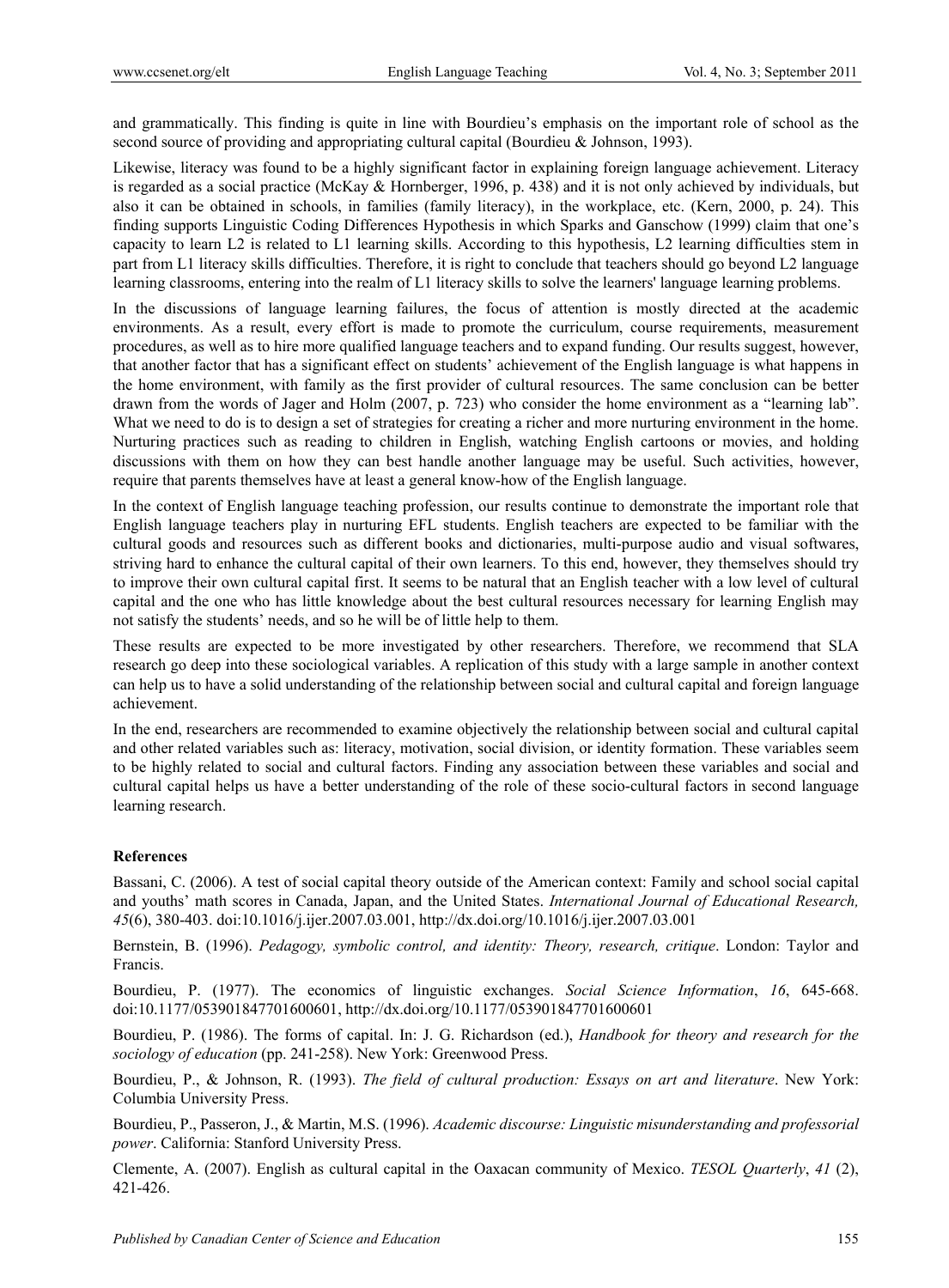Crosnoe, R. (2004). Social capital and the interplay of families and schools. *Journal of Marriage and Family, 66,*  267-280. doi:10.1111/j.1741-3737.2004.00019.x, http://dx.doi.org/10.1111/j.1741-3737.2004.00019.x

De Graaf, N. D., De Graaf, P. M., & Kraaykamp, G. (2000). Parental cultural capital and educational attainment in the Netherlands: A refinement of the cultural capital perspective. *Sociology of Education, 73*(2), 92-111. doi:10.2307/2673239, http://dx.doi.org/10.2307/2673239

DiMaggio, P. (1982). Cultural capital and school success: The impact of status culture participation on the grades of U.S. high school students. *American Sociological Review, 47,* 189-201. doi:10.2307/2094962, http://dx.doi.org/10.2307/2094962

Ellis, R., & Fotos, S. (1999). *Learning a Second Language through Interaction*. Amsterdam: John Benjamins Publishing Company.

Eng, S. (2009). Social capital and academic achievement among children in Cambodia: A close look at family. Doctoral dissertation. Texas Tech University, Texas.

Gass, S.M., & Selinker, L. (2001). *Second language acquisition: An introductory course*. Mahwah, NJ: Lawrence Erlbaum Associates.

Grant, R.A., & Wong, S.D. (2008). Critical race perspectives, Bourdieu, and language education. In: J., Albright, & A., Luke (Eds.), *Pierre Bourdieu and literacy education* (pp. 162-184). London: Routledge.

Israel, G. D., & Beaulieu, L. J. (2004). Investing in communities: Social capital's role in keeping youth in school. *Journal of the Community Development Society, 34,* 35-57. doi:10.1080/15575330409490111, http://dx.doi.org/10.1080/15575330409490111

Israel, G. D., Beaulieu, L. J., & Hartless, G. (2001). The influence of family and community social capital on educational achievement. *Rural Sociology, 66,* 43-68. doi:10.1111/j.1549-0831.2001.tb00054.x, http://dx.doi.org/10.1111/j.1549-0831.2001.tb00054.x

Jager, M. M., & Holm, A. (2007). Does parents' economic, cultural, and social capital explain the social class effect on educational attainment in the Scandinavian mobility regime? *Social Science Research, 36,* 719-744. doi:10.1016/j.ssresearch.2006.11.003, http://dx.doi.org/10.1016/j.ssresearch.2006.11.003

Kern, R. (2000). *Literacy and language teaching*. Oxford: Oxford University Press.

Kim, D. H., & Schneider, B. (2005). Social capital in action: Alignment of parental support in adolescents' transition to postsecondary education. *Social Forces, 84,* 1181-1206. doi:10.1353/sof.2006.0012, http://dx.doi.org/10.1353/sof.2006.0012

Kumaravadivelu, B. (2006). *Understanding language teaching: From method to postmethod*. Laurence Erlbaum Associates, Publishers.

Lin, A.M.Y. (1999). Doing-English-lessons in the reproduction or transformation of social worlds? *TESOL Quarterly*, *33*(3), 393-412. doi:10.2307/3587671, http://dx.doi.org/10.2307/3587671

McKay, S. L. (1996). Literacy and literacies. In S. L. McKay & N. H. Hornberger (Eds.), *Sociolinguistics and language teaching.* (pp. 421-445). Cambridge: Cambridge University Press.

Merenluoto, S. (2009). The connection of cultural capital with success in master's degree programs in Finnish higher education. *Research on Finnish Society, 2,* 29-38.

Nakhaie, M. R., & Curtis, J. (1998). Effects of class positions of parents on educational attainment of daughters and sons. *The Canadian Review of Sociology and Anthropology, 35*(4)*,* 483-515. doi:10.1111/j.1755-618X.1998.tb00733.x, http://dx.doi.org/10.1111/j.1755-618X.1998.tb00733.x

Nino, P. (2010). The role of music in young learners' oral production in English. *Profile*, *12* (1), 141-157.

Norton, B., & Toohey, K. (2002). Identity and language learning. In R.B., Kaplan (Ed.), *The Oxford handbook of applied linguistics* (pp. 115-123). Oxford: Oxford University Press.

Pavlenko, A. (2002). Poststructuralist approaches to the study of social factors in L2. In: V. Cook (Ed.), *Portraits of the L2 User*. (pp. 277-302). Clevedon: Multilingual Matters.

Pennycook, A. (2001). *Critical applied linguistics*. Mahwah, NJ: Lawrence Erlbaum Associates.

Pishghadam, R., Noghani, M., & Zabihi, R. (In press). The construct validation of a questionnaire of social and cultural capital. *English Language Teaching*.

Prado, J. M. (2009). Comparing educational trajectories of two Chinese students and one Latina student, a social